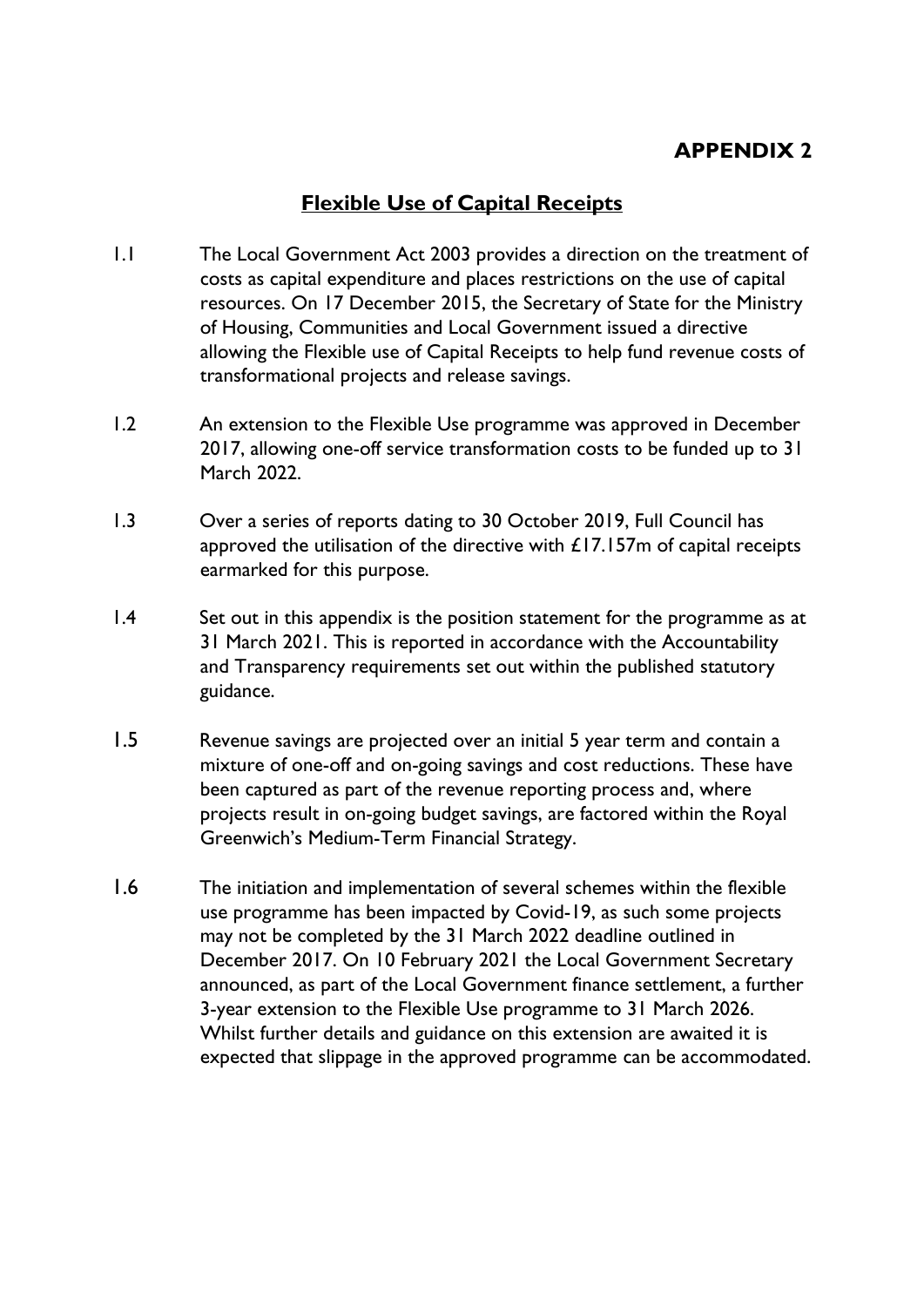| Project                                                     | <b>Capital Allocation</b> | <b>Funding To date</b> | <b>Actual Savings (Revenue)</b> |               | <b>Forecast Cumulative</b><br><b>Savings (Revenue)</b> |
|-------------------------------------------------------------|---------------------------|------------------------|---------------------------------|---------------|--------------------------------------------------------|
|                                                             |                           |                        | 2019/20                         | 2020/21       | 2019/20 - 2023/2024                                    |
| LD Case Officer Funding                                     | 450,000                   | 300,000                | $\overline{0}$                  | $\Omega$      | (450,000)                                              |
| Just Checking Care Package Reduction                        | 120,000                   | 110,636                | (53, 392)                       | (57, 244)     | (120,000)                                              |
| Complex Care Review Programme                               | 100,000                   | 6,489                  | $\Omega$                        | (129,908)     | (888, 028)                                             |
| <b>Health and Adult Social Care</b>                         | 225,000                   | 225,005                | (225,004)                       | (1)           | (225,005)                                              |
| <b>Innovation &amp; Efficiency Programme</b>                | 4,410,000                 | 4,239,904              | 0                               | (1,000,000)   | (7,990,000)                                            |
| Innovation & Efficiency Programme Sustainability            | 450,000                   | 0                      | n                               | Λ             | (500,000)                                              |
| Home Care Recommissioning                                   | 275,000                   |                        | $\Omega$                        |               | (275,000)                                              |
| <b>Health and Adult Services</b>                            | 6,030,000                 | 4,882,034              | (278, 396)                      | (1, 187, 153) | (10, 448, 033)                                         |
| Case management System Replacement                          | 2,800,000                 | 419,409                | (111, 110)                      | (308, 299)    | (2,800,000)                                            |
| <b>Healt &amp; Adult Services &amp; Children's Services</b> | 2,800,000                 | 419,409                | (111, 110)                      | (308, 299)    | (2,800,000)                                            |
| <b>SELCHP Extension</b>                                     | 20,000                    | $\cap$                 | $\Omega$                        | O             | (20,000)                                               |
| <b>Bin Audits</b>                                           | 36,000                    | 21,762                 | $\theta$                        | (82,500)      | (577,500)                                              |
| Dog Bins for Parks                                          | 10,000                    | 0                      |                                 | 0             | (40,000)                                               |
| Maryon Wilson Park - Park Ranger                            | 10,000                    | 0                      | Ω                               | O             | (25,000)                                               |
| Self Managed Bowls Club                                     | 40,000                    | $\theta$               |                                 |               | (90,000)                                               |
| <b>Self Managed Allotments</b>                              | 140,000                   | $\theta$               | $\cap$                          | 0             | (20,000)                                               |
| Remove 50% of formal bedding                                | 10,000                    | $\Omega$               |                                 | O             | (10,000)                                               |
| <b>Reduce Grass Cutting Frequency</b>                       | 30,000                    | 25,500                 | $\Omega$                        | (100,000)     | (460,000)                                              |
| <b>Waste and Street Advisor</b>                             | 120,000                   | $\theta$               | $\theta$                        | Ω             | (75,000)                                               |
| CRM & Whitespace Integration                                | 200,000                   | $\Omega$               | O                               |               | (90,000)                                               |
| Whitespace Efficiency - Worksheets                          | 20,000                    | $\bigcap$              |                                 |               | (30,000)                                               |
| <b>CPC Training - LGV License</b>                           | 20,000                    | 16,284                 | (60,000)                        | (70,000)      | (340,000)                                              |
| Park Gates Locking                                          | 10,000                    | $\cap$                 |                                 |               | (10,000)                                               |
| <b>Enviro Crime - Covert Fly Tipping Centres</b>            | 30,000                    |                        |                                 |               | (30,000)                                               |
| <b>SOCITIM</b>                                              | 385,000                   | 301,890                | (301, 890)                      | 0             | (301, 890)                                             |